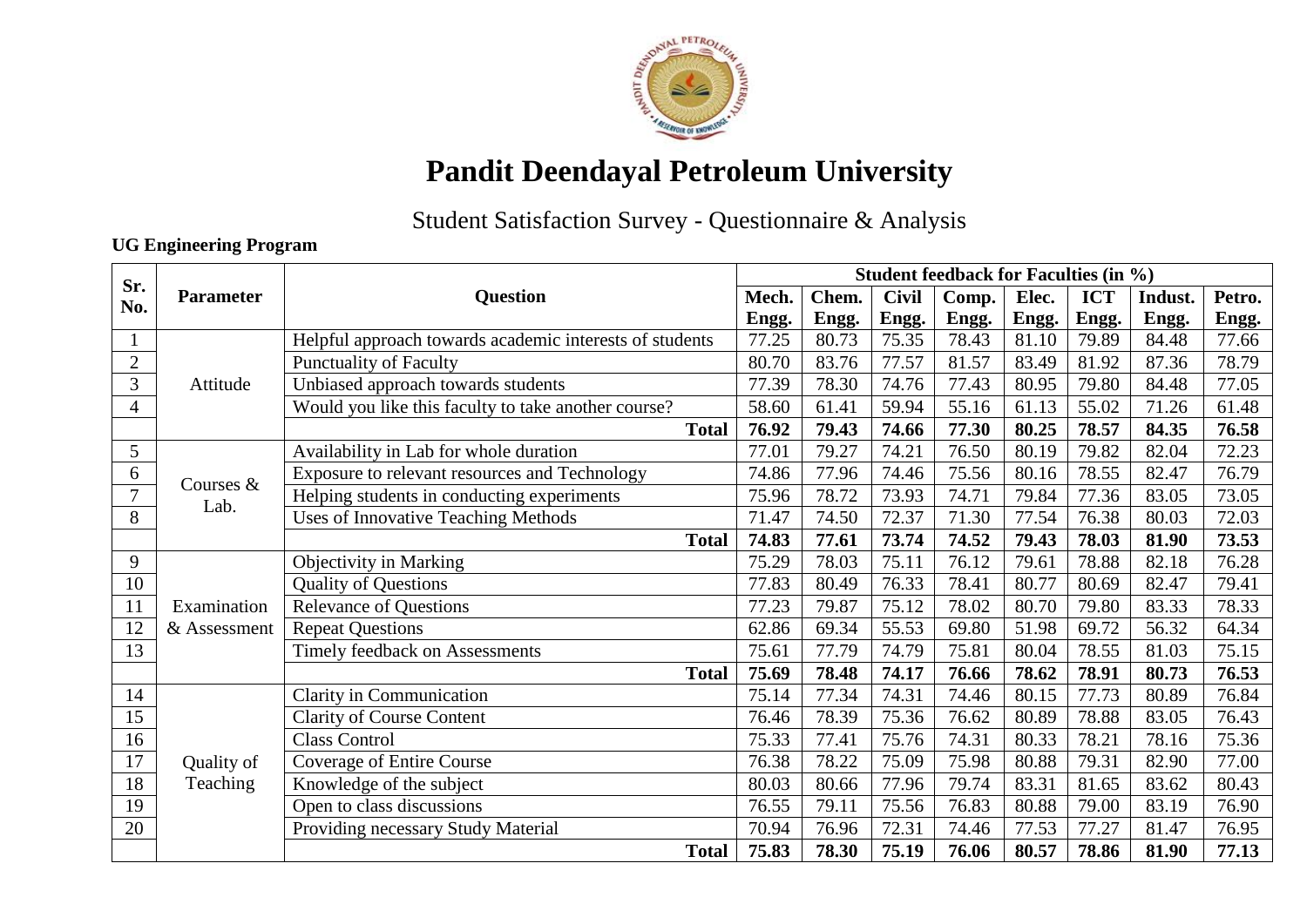## **PG Engineering Program**

|                 | Parameter              |                                                              | Student feedback for Faculties (in %) |                |                       |                       |                |                         |                |                        |                 |
|-----------------|------------------------|--------------------------------------------------------------|---------------------------------------|----------------|-----------------------|-----------------------|----------------|-------------------------|----------------|------------------------|-----------------|
| Sr.<br>No.      |                        | <b>Question</b>                                              | <b>Thermal</b><br>Engg.               | Chem.<br>Engg. | <b>Civil</b><br>Engg. | <b>Solar</b><br>Engg. | Elec.<br>Engg. | <b>Nuclear</b><br>Engg. | Envt.<br>Engg. | <b>Design</b><br>Engg. | Petro.<br>Engg. |
|                 |                        | Helpful approach towards academic interests<br>of students   | 83.88                                 | 79.86          | 87.72                 | 82.22                 | 86.44          | 93.06                   | 89.25          | 89.50                  | 84.75           |
| $\overline{2}$  |                        | <b>Punctuality of Faculty</b>                                | 81.78                                 | 85.42          | 89.96                 | 78.35                 | 86.86          | 97.92                   | 85.31          | 92.50                  | 88.14           |
| 3               | Attitude               | Unbiased approach towards students                           | 80.37                                 | 84.03          | 85.27                 | 81.87                 | 88.14          | 93.06                   | 89.69          | 87.50                  | 86.44           |
| 4               |                        | Would you like this faculty to take another<br>course?       | 69.16                                 | 77.78          | 74.11                 | 69.01                 | 72.88          | 77.78                   | 80.70          | 88.00                  | 66.10           |
|                 |                        | <b>Total</b>                                                 | 81.02                                 | 82.69          | 86.61                 | 79.90                 | 86.05          | 93.38                   | 87.52          | 89.69                  | 84.88           |
| 5               |                        | Availability in Lab for whole duration                       | 82.24                                 | 86.11          | 86.83                 | 70.95                 | 86.44          | 94.44                   | 86.62          | 86.50                  | 85.17           |
| 6               | Courses $&$            | Exposure<br>relevant<br>and<br>to<br>resources<br>Technology | 78.04                                 | 80.56          | 86.83                 | 74.82                 | 86.44          | 83.33                   | 89.04          | 88.00                  | 83.05           |
|                 | Lab.                   | Helping students in conducting experiments                   | 78.97                                 | 82.64          | 84.82                 | 72.54                 | 87.29          | 90.28                   | 88.16          | 87.00                  | 81.36           |
| 8               |                        | <b>Uses of Innovative Teaching Methods</b>                   | 75.23                                 | 74.31          | 84.38                 | 74.47                 | 83.05          | 84.72                   | 88.16          | 85.50                  | 82.20           |
|                 |                        | <b>Total</b>                                                 | 78.62                                 | 80.90          | 85.71                 | 73.20                 | 85.81          | 88.19                   | 87.99          | 86.75                  | 82.94           |
| 9               |                        | Objectivity in Marking                                       | 78.97                                 | 81.25          | 84.15                 | 77.99                 | 86.02          | 88.89                   | 87.94          | 87.50                  | 83.90           |
| 10              | Examination            | <b>Quality of Questions</b>                                  | 82.01                                 | 83.33          | 87.05                 | 80.63                 | 88.14          | 94.44                   | 88.82          | 88.50                  | 83.05           |
| $\overline{11}$ | $\&$                   | <b>Relevance of Questions</b>                                | 79.21                                 | 82.64          | 85.94                 | 79.75                 | 87.29          | 93.75                   | 87.28          | 86.50                  | 83.90           |
| 12              | Assessment             | <b>Repeat Questions</b>                                      | 60.75                                 | 61.11          | 65.18                 | 64.08                 | 66.10          | 58.33                   | 43.86          | 62.00                  | 64.41           |
| 13              |                        | Timely feedback on Assessments                               | 77.80                                 | 79.86          | 85.04                 | 77.64                 | 88.56          | 90.97                   | 87.28          | 87.50                  | 83.47           |
|                 |                        | <b>Total</b>                                                 | 78.39                                 | 80.56          | 84.35                 | 78.13                 | 86.24          | 90.03                   | 85.24          | 86.00                  | 82.45           |
| 14              |                        | <b>Clarity in Communication</b>                              | 75.93                                 | 79.17          | 85.49                 | 80.11                 | 87.71          | 84.72                   | 83.77          | 90.50                  | 86.02           |
| 15              | Quality of<br>Teaching | <b>Clarity of Course Content</b>                             | 79.21                                 | 79.86          | 85.27                 | 77.46                 | 86.44          | 90.28                   | 87.06          | 88.00                  | 87.71           |
| 16              |                        | <b>Class Control</b>                                         | 79.91                                 | 81.25          | 88.62                 | 81.51                 | 90.25          | 90.97                   | 88.82          | 90.50                  | 83.90           |
| 17              |                        | <b>Coverage of Entire Course</b>                             | 78.50                                 | 79.17          | 85.94                 | 74.30                 | 82.63          | 88.89                   | 84.21          | 85.50                  | 86.02           |
| 18              |                        | Knowledge of the subject                                     | 84.35                                 | 85.42          | 88.39                 | 83.80                 | 86.44          | 93.75                   | 92.11          | 89.50                  | 88.56           |
| 19              |                        | Open to class discussions                                    | 81.07                                 | 80.56          | 87.28                 | 79.58                 | 87.71          | 87.50                   | 89.69          | 87.50                  | 81.78           |
| 20              |                        | Providing necessary Study Material                           | 76.87                                 | 77.08          | 86.38                 | 75.00                 | 82.20          | 86.11                   | 86.84          | 87.50                  | 84.75           |
|                 |                        | <b>Total</b>                                                 | 79.41                                 | 80.36          | 86.77                 | 78.82                 | 86.20          | 88.89                   | 87.50          | 88.43                  | 85.53           |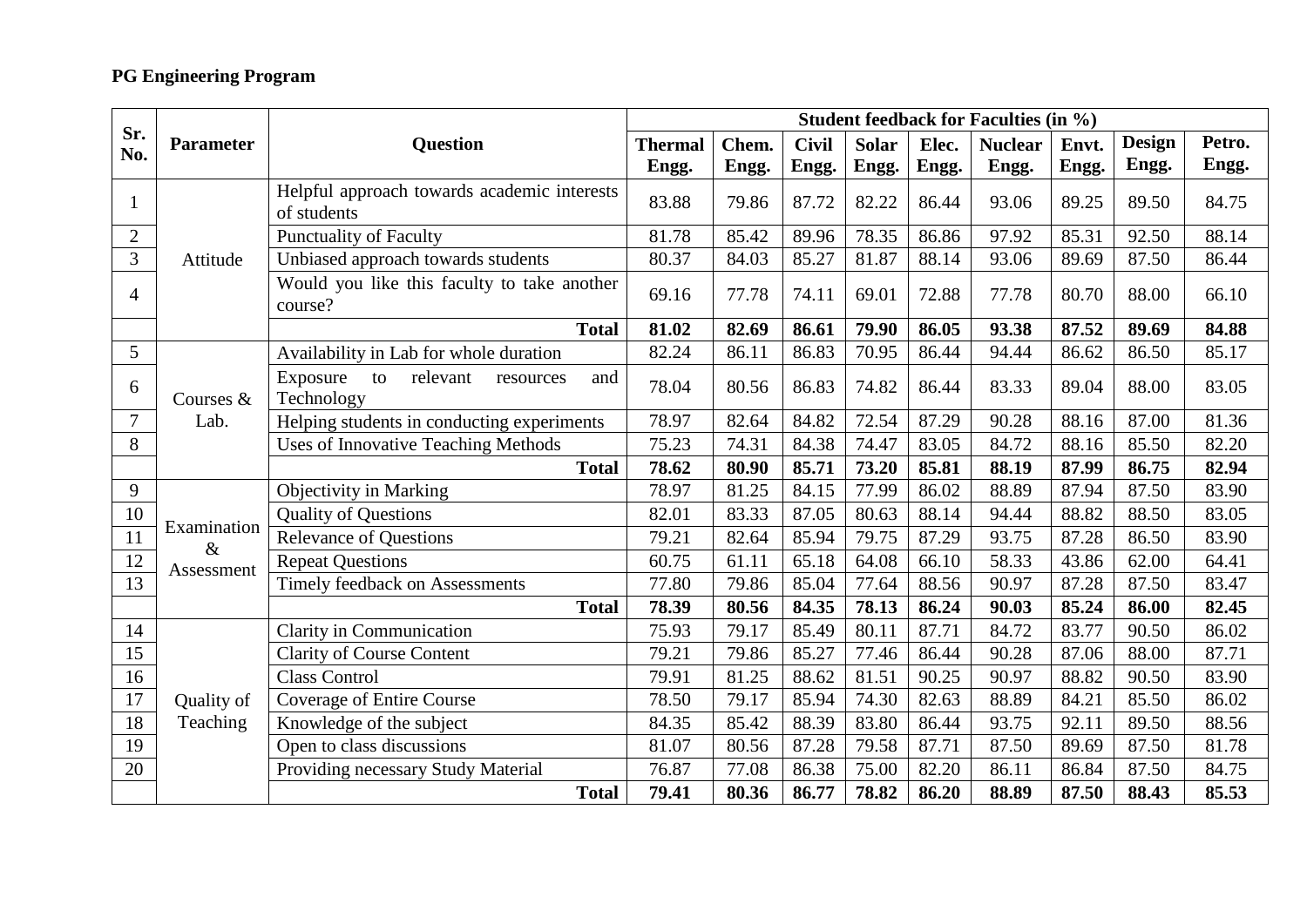#### **M.B.A. Program**

| Sr.            | <b>Parameter</b>           |                                                         | <b>Student feedback for Faculties (in %)</b> |                      |  |  |
|----------------|----------------------------|---------------------------------------------------------|----------------------------------------------|----------------------|--|--|
| No.            |                            | <b>Question</b>                                         | Energy & Infra.                              | <b>General Mgmt.</b> |  |  |
| $\mathbf{1}$   |                            | Helpful approach towards academic interests of students | 86.60                                        | 78.33                |  |  |
| $\overline{2}$ |                            | <b>Punctuality of Faculty</b>                           | 87.80                                        | 87.44                |  |  |
| $\overline{3}$ | Attitude                   | Unbiased approach towards students                      | 86.00                                        | 81.03                |  |  |
| $\overline{4}$ |                            | Would you like this faculty to take another course?     | 82.63                                        | 69.23                |  |  |
|                |                            | <b>Total</b>                                            | 86.48                                        | 81.26                |  |  |
| 5              |                            | Availability in Lab for whole duration                  | 82.65                                        | 76.22                |  |  |
| 6              |                            | Exposure to relevant resources and Technology           | 80.61                                        | 73.08                |  |  |
| $\overline{7}$ | Courses & Lab.             | Helping students in conducting experiments              | 80.46                                        | 73.21                |  |  |
| 8              |                            | <b>Uses of Innovative Teaching Methods</b>              | 83.91                                        | 75.77                |  |  |
|                |                            | <b>Total</b>                                            | 81.91                                        | 74.54                |  |  |
| 9              |                            | Objectivity in Marking                                  | 83.98                                        | 74.10                |  |  |
| 10             |                            | <b>Quality of Questions</b>                             | 83.53                                        | 76.92                |  |  |
| 11             | Examination & Assessment   | <b>Relevance of Questions</b>                           | 83.53                                        | 75.51                |  |  |
| 12             |                            | <b>Repeat Questions</b>                                 | 73.95                                        | 68.21                |  |  |
| 13             |                            | Timely feedback on Assessments                          | 82.78                                        | 75.00                |  |  |
|                |                            | <b>Total</b>                                            | 82.90                                        | 74.96                |  |  |
| 14             |                            | Clarity in Communication                                | 86.08                                        | 76.28                |  |  |
| 15             |                            | <b>Clarity of Course Content</b>                        | 83.91                                        | 75.13                |  |  |
| 16             |                            | <b>Class Control</b>                                    | 85.18                                        | 74.62                |  |  |
| 17             | <b>Quality of Teaching</b> | Coverage of Entire Course                               | 81.51                                        | 72.31                |  |  |
| 18             |                            | Knowledge of the subject                                | 88.40                                        | 82.05                |  |  |
| 19             |                            | Open to class discussions                               | 85.70                                        | 79.87                |  |  |
| 20             |                            | Providing necessary Study Material                      | 80.39                                        | 75.00                |  |  |
|                |                            | <b>Total</b>                                            | 84.45                                        | 76.47                |  |  |